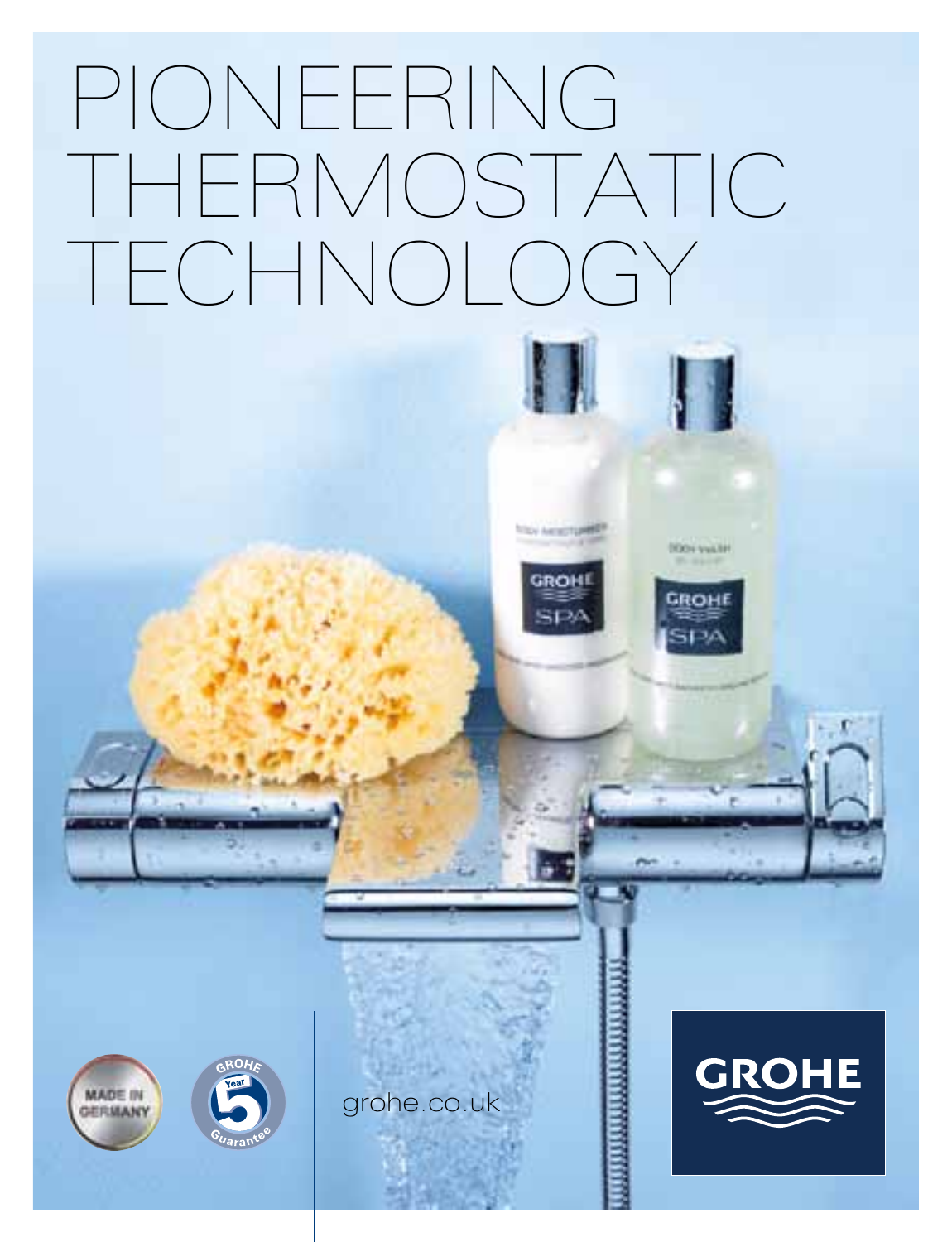# PERFORMANCE AND SAFETY YOU CAN TRUST

### SEVEN DECADES OF EXPERIENCE AND INNOVATION

### **GROHE first began to engineer thermostats in the 1950s, and now has a well-earned reputation for manufacturing the most efficient products on the market.**

Made in Germany - stands for precision engineering, attention to detail and unsurpassed quality. All of our research & development and design facilities are located in Germany, where we conduct comprehensive product testing before launch and during production. Consistently high production standards are the guiding principles. Our award-winning thermostats are available in a range of exposed and concealed options, across all budgets enabling effortless design coordination in the bathroom.

Our passion to achieve the ultimate balance of design, safety and performance reached a new level of perfection with GROHE F-Digital.

### PRECISION GERMAN ENGINEERING



GROHE CoolTouch®

No risk of scalding yourself on a hot chrome surface.



GROHE StarLight® Radiant long-life shine due to GROHE chrome finish that produces an absolute immaculate surface that resists soil and tarnishing.



#### GROHE TurboStat®

Always the right temperature. Reacts instantly to changes in water pressure.



### GROHE Digital®

Digital technology for effortless control and outstanding comfort.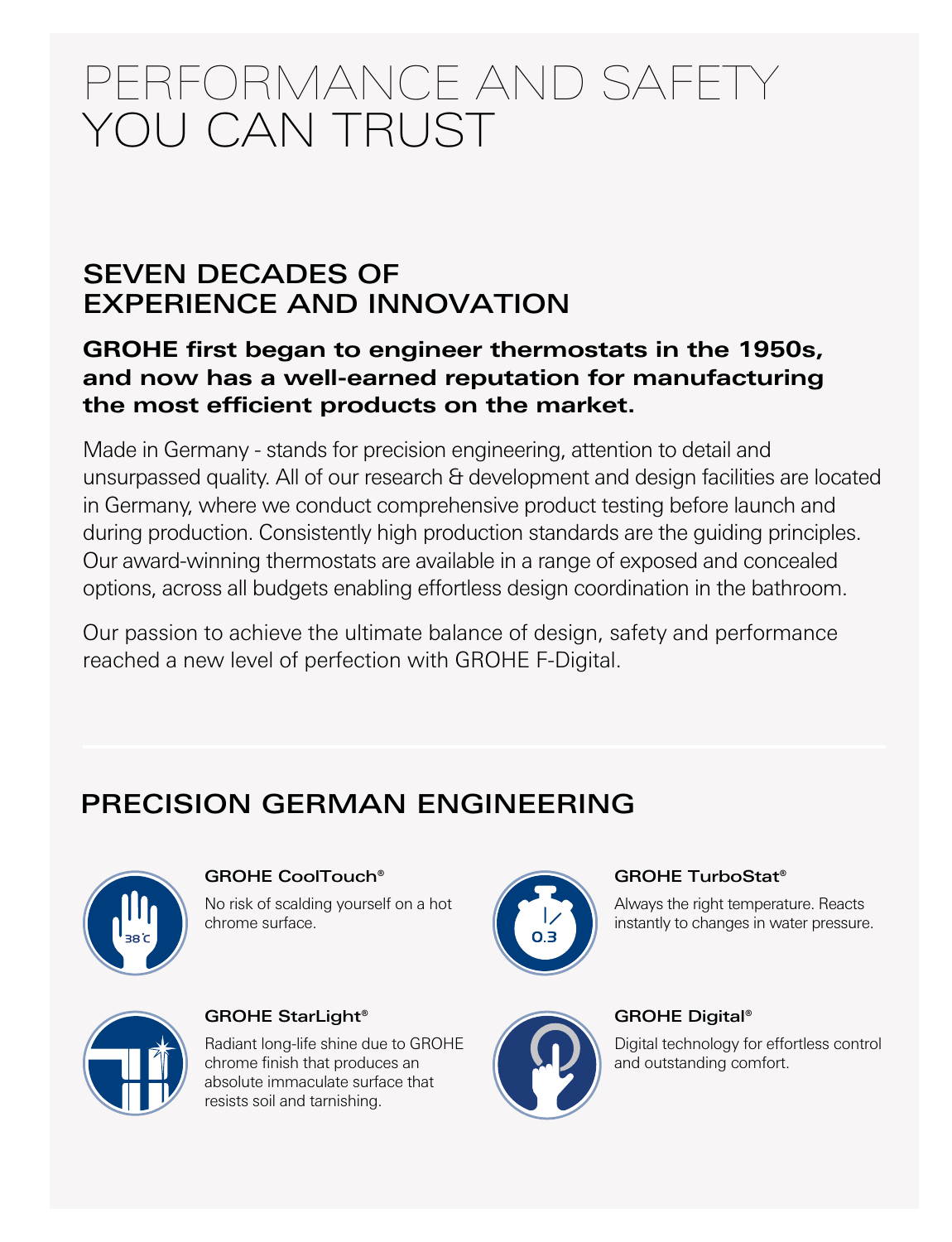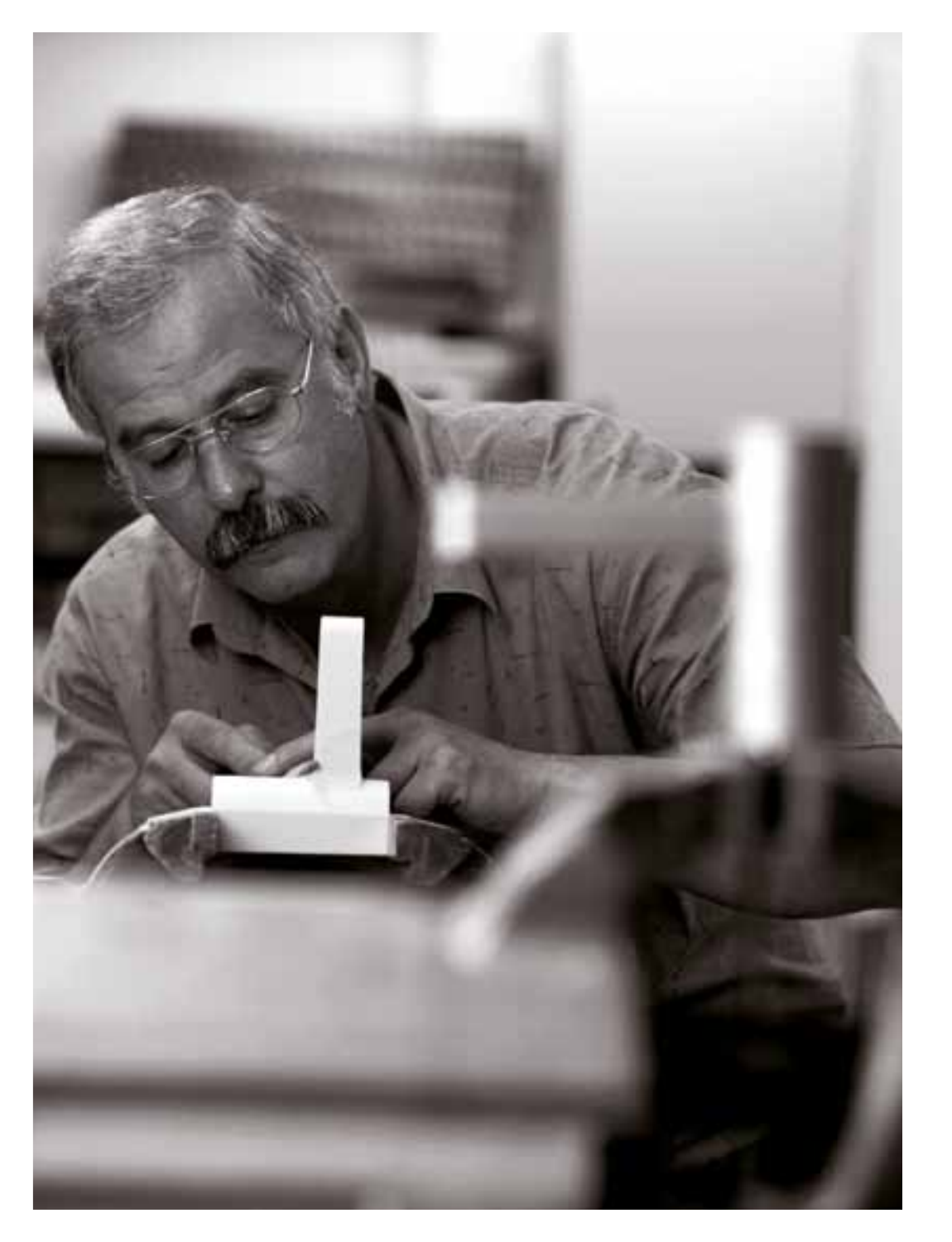# GroHtherm 1000 **OSMOPOLITAN**

GROHE's most compact thermostat. Offering quality, technology and design at a competitive price (affordable technology).

### AWARD WINNING TECHNOLOGY



#### GROHE TurboStat®

For a perfect water temperature at all times

### SafeStop

Safety lock protects against scalding. Safe thermostatic showering every time



Universal Pressure

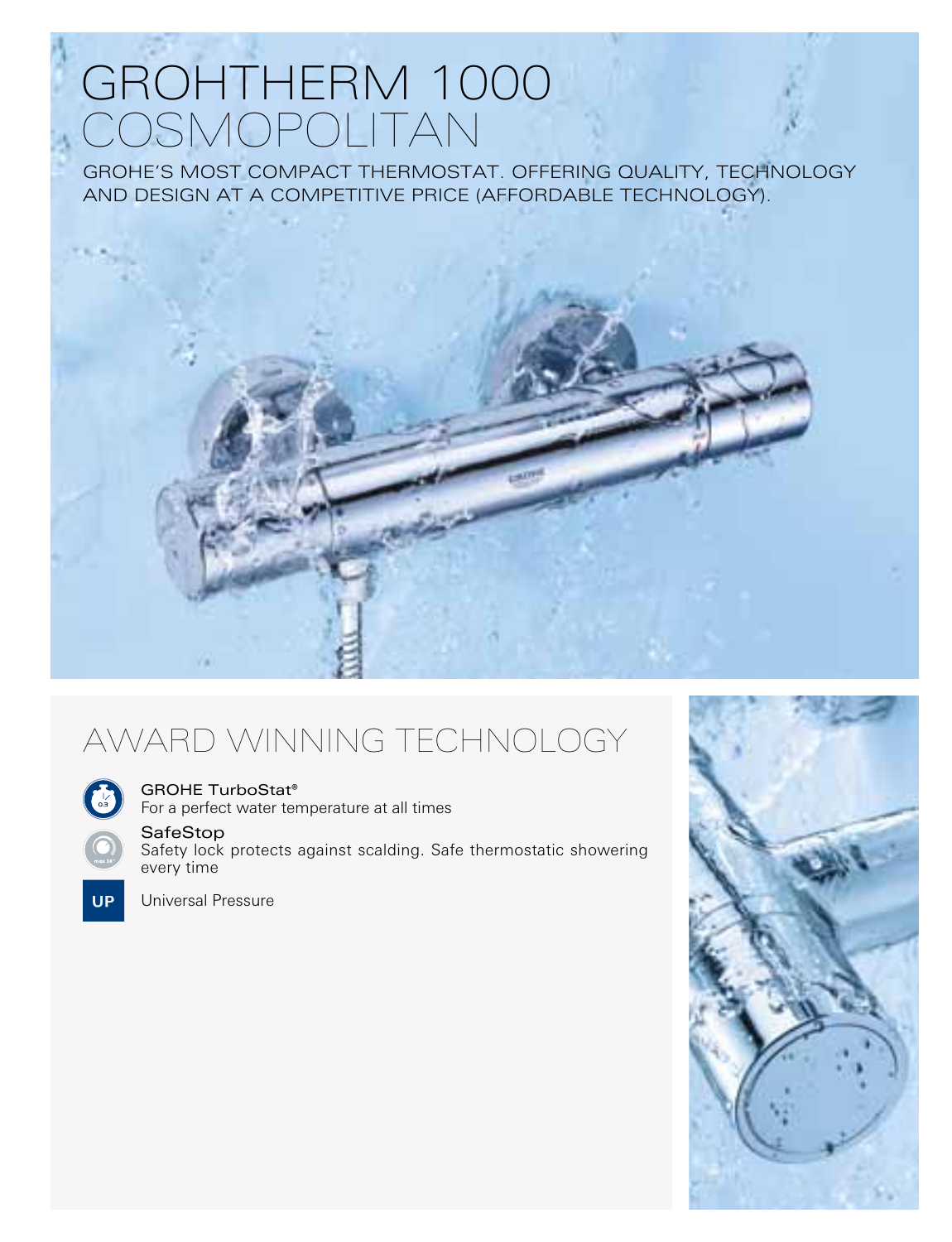### GroHtherm 2000 NEW

The NEW Grohtherm 2000. Fusing innovative design and state of the ART TECHNOLOGY



### LUXURY & SAFETY

GROHE TurboStat® For a perfect water temperature at all times

GROHE CoolTouch® Safety first. No scalding from hot surfaces; the child-friendly solution



High Pressure water system



GROHE XL Waterfall The stylish and larger spout for a wide and silent water flow

GROHE Aquadimmer Eco® The water-saving system for bath / shower

GROHE EasyReach<sup>™</sup> The handy storage shelf for bathroom essentials

#### GROHE Aqua Paddles

Handles with beautiful ergonomics for ease of use and precise water control SafeStop overide button for increased safety

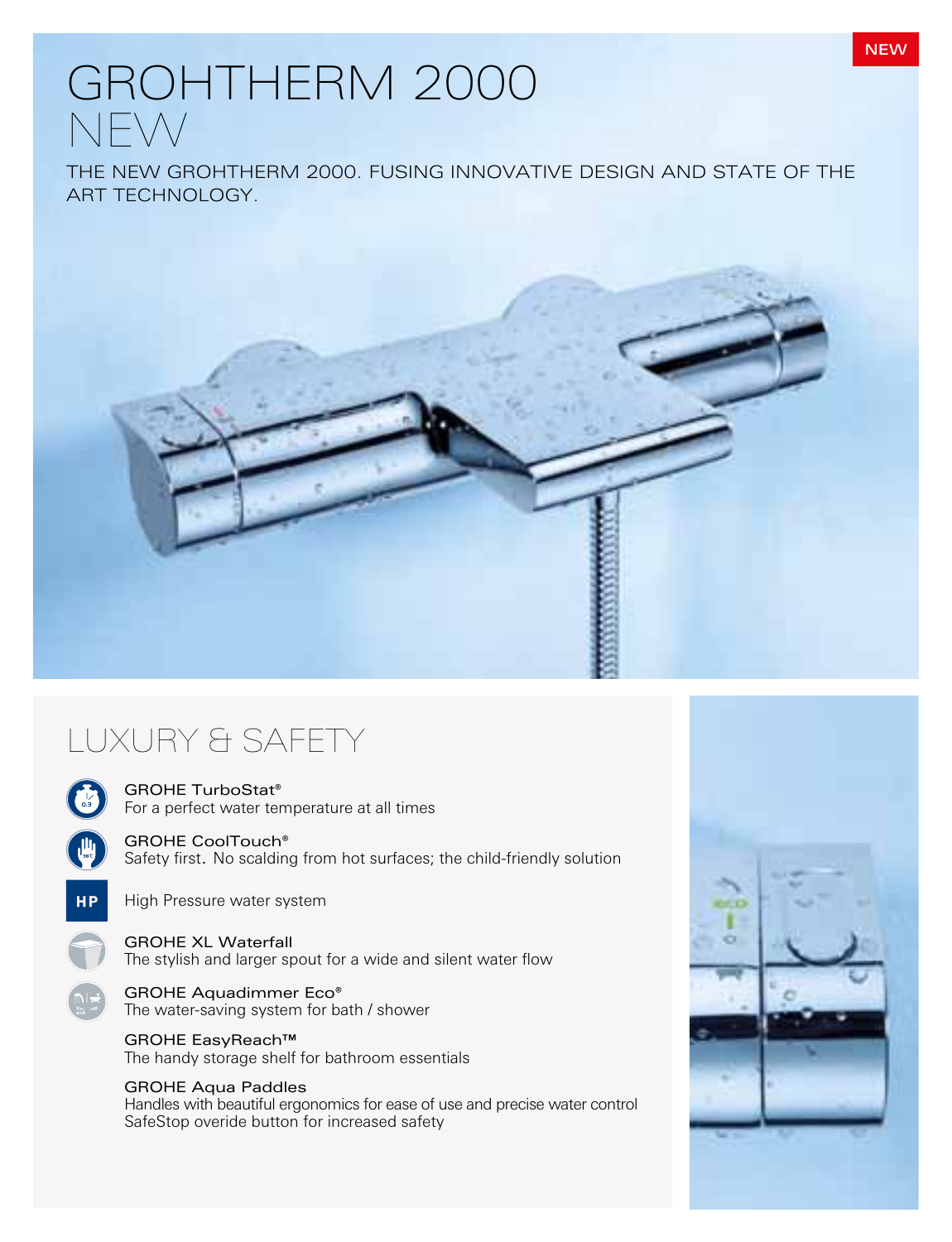## GroHtherm 3000 COSMOPOLITAN

Minimalist design fused with award-winning technology.

### PRECISION GERMAN ENGINEERING

GROHE TurboStat® For a perfect water temperature at all times

GROHE CoolTouch® Safety first. No scalding from hot surfaces; the child-friendly solution



High Pressure water system



EcoButton Sustainable choice, reducing upto 50% water consumption

SmartFix Durable, easyfit installation

Award winning handcrafted design Pure minimalistic style, clear cylinders the perfect match with cosmopolitan bathrooms



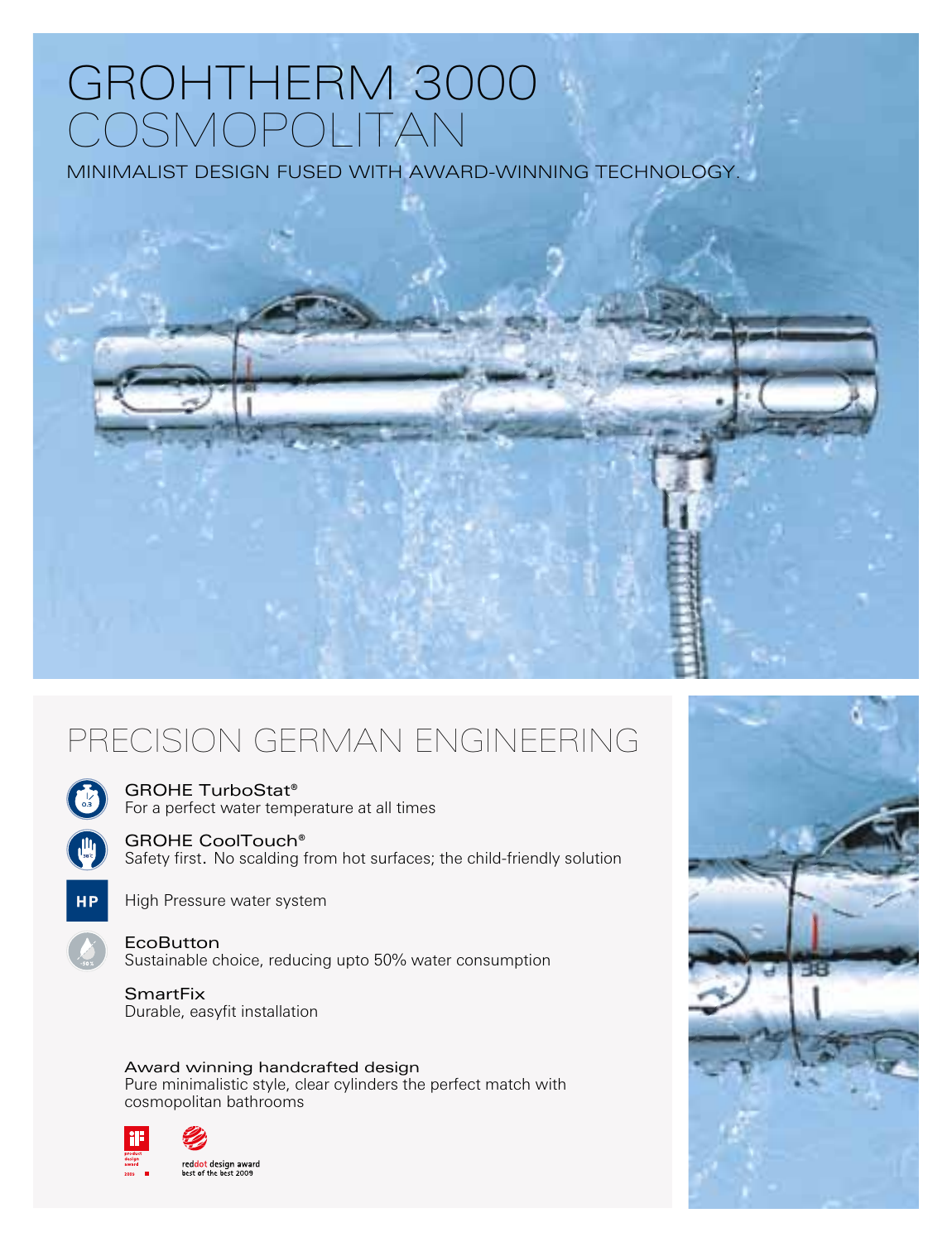# GROHE F-DIGITAL

The award winning design of GROHE F-digital unites simple operation and freedom of choice with German engineering and design.



### UNIQUE FEATURES

#### Memory Function

Settings are saved and recalled every time the shower is switched on

#### Pause Function

Pause the water flow and restart it with exactly the same flow rate and temperature – saving water and energy

#### Warm-Up Mode

When pre-set temperature is reached water supply stops automatically and the illuminated ring flashes

#### SafeStop

Safety lock protects against scalding. Safe thermostatic showering every time



High Pressure water system

LP.

Low Pressure water system